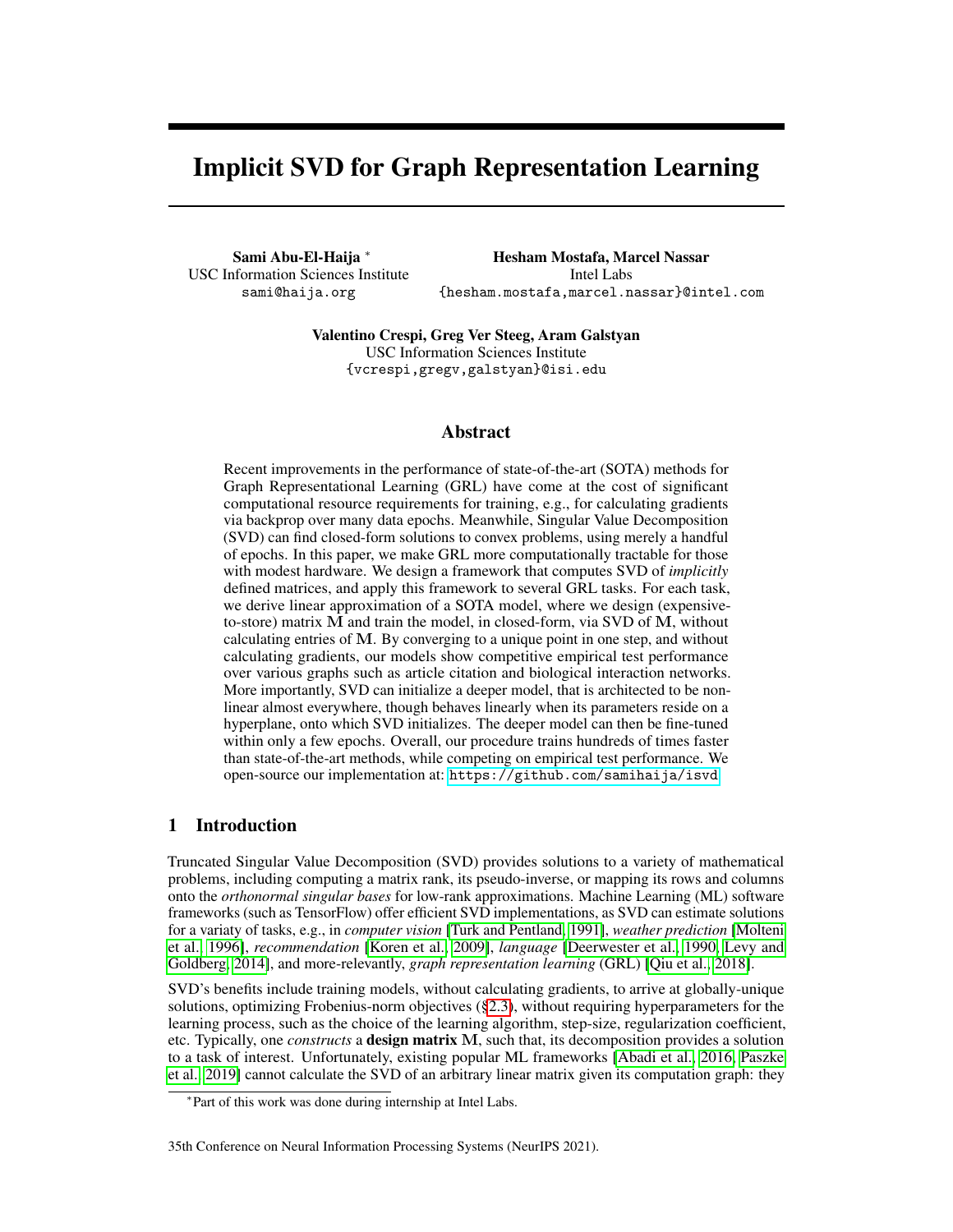compute the matrix (entry-wise) then<sup>[2](#page-1-0)</sup> its decomposition. This limits the scalability of these libraries in several cases of interest, such as in GRL, when explicit calculation of the matrix is prohibitive due to memory constraints. These limitations render SVD as impractical for achieving state-of-the-art (SOTA) for tasks at hand. This has been circumvented by [Qiu et al.](#page-11-3) [\[2018\]](#page-11-3) by sampling M entrywise, but this produces sub-optimal estimation error and experimentally degrades the empirical test performance ([§7:](#page-6-0) Experiments).

We design a software library that allows **symbolic** definition of M, via composition of matrix operations, and we implement an SVD algorithm that can decompose M from said symbolic representation, without need to compute M. This is valuable for many GRL tasks, where the design matrix  $M$  is too large, *e.g.*, quadratic in the input size. With our implementation, we show that SVD can perform learning, orders of magnitudes faster than current alternatives.

Currently, SOTA GRL models are generally graph neural networks trained to optimize cross-entropy objectives. Their inter-layer non-linearities place their (many) parameters onto a non-convex objective surface where convergence is rarely verified<sup>[3](#page-1-1)</sup>. Nonetheless, these models can be *convexified* ([§3\)](#page-3-0) and trained via SVD, if we remove nonlinearities between layers and swap the cross-entropy objective with Frobenius norm minimization. Undoubtedly, such linearization incurs a drop of accuracy on empirical test performance. Nonetheless, we show that the (convexified) model's parameters learned by SVD can provide initialization to deeper (non-linear) models, which then can be fine-tuned on cross-entropy objectives. The non-linear models are endowed with our novel Split-ReLu layer, which has twice as many parameters as a ReLu fully-connected layer, and behaves as a linear layer when its parameters reside on some hyperplane ([§5.2\)](#page-5-0). Training on modest hardware (e.g., laptop) is sufficient for this learning pipeline (convexify  $\rightarrow$  SVD  $\rightarrow$  fine-tune) yet it trains much faster than current approaches, that are commonly trained on expensive hardware. We summarize our contributions as:

- 1. We open-source a flexible python software library that allows symbolic definition of matrices and computes their SVD without explicitly calculating them.
- 2. We linearize popular GRL models, and train them via SVD of design matrices.
- 3. We show that fine-tuning a few parameters on-top of the SVD initialization sets state-of-the-art on many GRL tasks while, overall, training orders-of-magnitudes faster.

# 2 Preliminaries & notation

We denote a graph with n nodes and m edges with an *adjacency matrix*  $A \in \mathbb{R}^{n \times n}$  and additionally, if nodes have (*d*-dimensional) features, with a *feature matrix*  $X \in \mathbb{R}^{n \times d}$ . If nodes  $i, j \in [n]$  are connected then  $A_{ij}$  is set to their edge weight and otherwise  $A_{ij} = 0$ . Further, denote the (row-wise normalized) *transition matrix* as  $\mathcal{T} = \mathbf{D}^{-1}\mathbf{A}$  and denote the symmetrically normalized adjacency with self-connections as  $\hat{A} = (D + I)^{-\frac{1}{2}} (A + I)(D + I)^{-\frac{1}{2}}$  where I is identity matrix.

We review model classes: (1) network embedding and (2) message passing that we define as follows. The first inputs a graph  $(A, X)$  and outputs *node embedding matrix*  $Z \in \mathbb{R}^{n \times z}$  with *z*-dimensions per node. Z is then used for an upstream task, *e.g.*, link prediction. The second class utilizes a function  $H: \mathbb{R}^{n \times n} \times \mathbb{R}^{n \times d} \to \mathbb{R}^{n \times z}$  where the function  $H(\dot{A}, X)$  is usually directly trained on the upstream task, *e.g.*, node classification. In general, the first class is transductive while the second is inductive.

## <span id="page-1-2"></span>2.1 Network embedding models based on DeepWalk & node2vec

The seminal work of DeepWalk [\[Perozzi et al., 2014\]](#page-11-5) embeds nodes of a network using a two-step process: (i) simulate random walks on the graph – each walk generating a sequence of node IDs then (ii) pass the walks (node IDs) to a language word embedding algorithm, e.g. word2vec [\[Mikolov et al.,](#page-11-6) [2013\]](#page-11-6), as-if each walk is a sentence. This work was extended by node2vec [\[Grover and Leskovec,](#page-10-2) [2016\]](#page-10-2) among others. It has been shown by [Abu-El-Haija et al.](#page-10-3) [\[2018\]](#page-10-3) that the learning outcome of

<span id="page-1-0"></span><sup>&</sup>lt;sup>2</sup>TensorFlow can caluclate matrix-free SVD if one implements a LinearOperator, as such, our code could be re-implemented as a routine that can convert TensorGraph to LinearOperator.

<span id="page-1-1"></span><sup>&</sup>lt;sup>3</sup>Practitioners rarely verify that  $\nabla_{\theta} J = 0$ , where J is mean train objective and  $\theta$  are model parameters.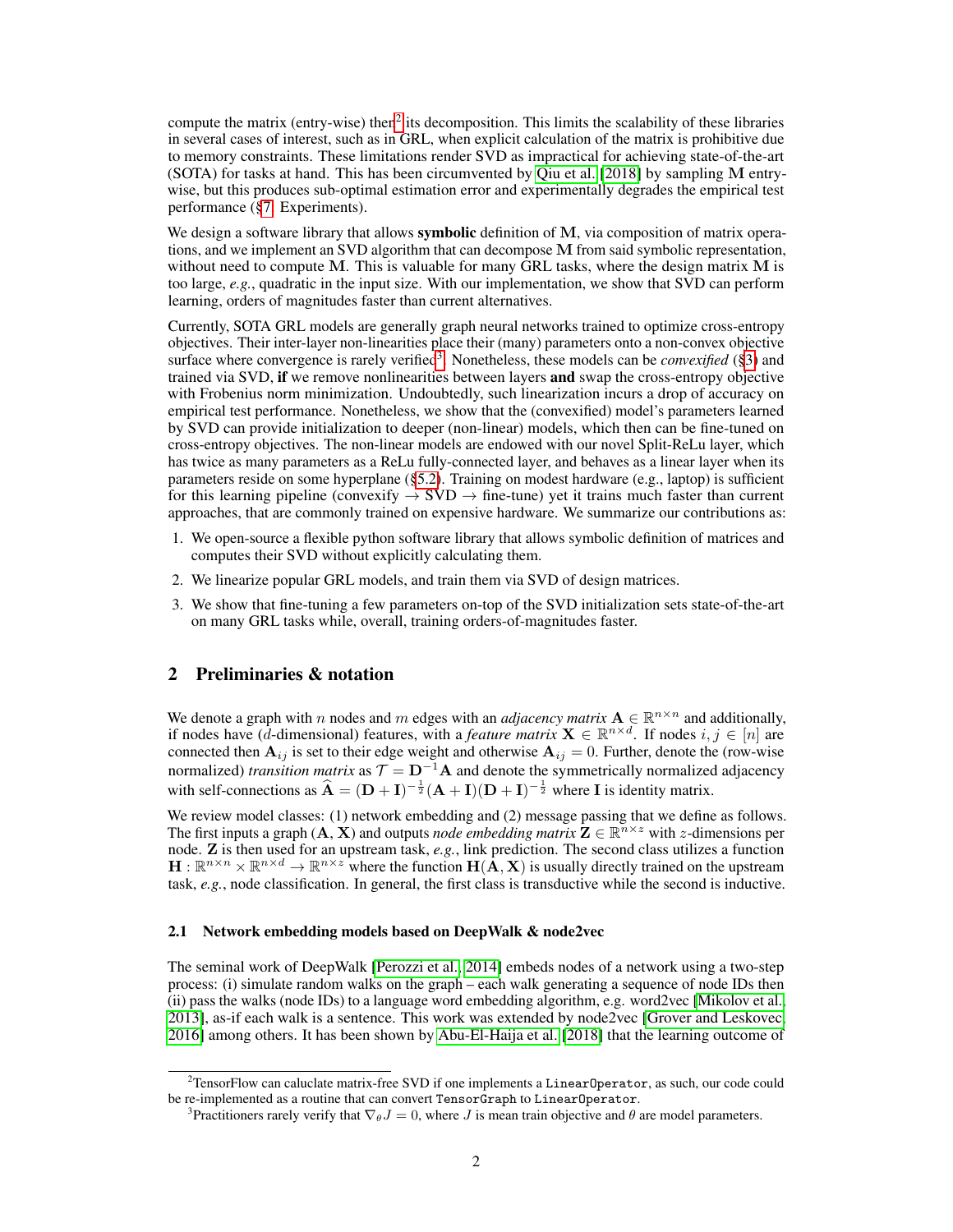the two-step process of DeepWalk is equivalent, in expectation, to optimizing a single objective<sup>[4](#page-2-1)</sup>:

<span id="page-2-3"></span>
$$
\min_{\mathbf{Z}=\{\mathbf{L},\mathbf{R}\}} \sum_{(i,j)\in[n]\times[n]} \left[ -\underset{q\sim Q}{\mathbb{E}} \left[ \mathcal{T}^q \right] \circ \log \sigma(\mathbf{L}\mathbf{R}^\top) - \lambda(1-\mathbf{A}) \circ \log(1-\sigma(\mathbf{L}\mathbf{R}^\top)) \right]_{ij}, \quad (1)
$$

where  $\mathbf{L}, \mathbf{R} \in \mathbb{R}^{n \times \frac{z}{2}}$  are named by word2vec as the *input* and *output* embedding matrices,  $\circ$  is Hadamard product, and the log(.) and the standard logistic  $\sigma(.) = (1 + \exp(.))^{-1}$  are applied element-wise. The objective above is weighted cross-entropy where the (left) positive term weighs the dot-product  $\mathbf{L}_i^{\top} \mathbf{R}_j$  by the (expected) number of random walks simulated from i and passing through j, and the (right) negative term weighs non-edges  $(1 - A)$  by scalar  $\lambda \in \mathbb{R}_+$ . The *context distribution* Q stems from step (ii) of the process. In particular, word2vec accepts hyperparameter *context window size* C for its stochasatic sampling: when it samples a *center token* (node ID), it then samples its *context tokens* that are up-to distance  $c$  from the center. The integer  $c$  is sampled from a coin flip uniform on the integers  $[1, 2, \ldots, C]$  – as detailed by Sec. 3.1 of [\[Levy et al., 2015\]](#page-11-7). Therefore,  $P_Q(q \mid C) \propto \frac{C-q+1}{C}$ . Since q has support on  $[C]$ , then  $P_Q(q \mid C) = \left(\frac{2}{(C+1)C}\right) \frac{C-q+1}{C}$ .

#### <span id="page-2-2"></span>2.2 Message passing graph networks for (semi-)supervised node classification

We are also interested in a class of (message passing) graph network models taking the general form:

<span id="page-2-4"></span>for 
$$
l = 0, 1, ... L
$$
:  $\mathbf{H}^{(l+1)} = \sigma_l \left( g(\mathbf{A}) \mathbf{H}^{(l)} \mathbf{W}^{(l)} \right)$ ;  $\mathbf{H}^{(0)} = \mathbf{X}$ ;  $\mathbf{H} = \mathbf{H}^{(L)}$ ; (2)

where L is the number of layers,  $\mathbf{W}^{(l)}$ 's are trainable parameters,  $\sigma_l$ 's denote element-wise activations (e.g. logistic or ReLu), and  $g$  is some (possibly trainable) transformation of adjacency matrix. GCN [\[Kipf and Welling, 2017\]](#page-11-8) set  $g(A) = \hat{A}$ , GAT [Veličković et al., [2018\]](#page-12-1) set  $g(A) = A \circ$ MultiHeadedAttention and GIN [\[Xu et al., 2019\]](#page-12-2) as  $g(\mathbf{A}) = \mathbf{A} + (1 + \epsilon)\mathbf{I}$  with  $\epsilon > 0$ . For node classification, it is common to set  $\sigma_L$  = softmax (applied row-wise), specify the size of  $W_L$  s.t.  $\mathbf{H} \in \mathbb{R}^{n \times y}$  where y is number of classes, and optimize cross-entropy objective:

 $\min_{\{W_j\}_{j=1}^L} [-Y \circ \log H - (1 - Y) \circ \log(1 - H)],$  where Y is a binary matrix with onehot rows indicating node labels. In semi-supervised settings where not all nodes are labeled, before measuring the objective, subset of rows can be kept in  $Y$  and  $H$  that correspond to labeled nodes.

#### <span id="page-2-0"></span>2.3 Truncated Singular Value Decomposition (SVD)

SVD is an algorithm that approximates any matrix  $M \in \mathbb{R}^{r \times c}$  as a product of three matrices:

$$
SVD_{k}(\mathbf{M}) \triangleq \underset{\mathbf{U}, \mathbf{S}, \mathbf{V}}{\arg \min} ||\mathbf{M} - \mathbf{U}\mathbf{S}\mathbf{V}^{\top}||_{\mathrm{F}} \text{ subject to } \mathbf{U}^{\top}\mathbf{U} = \mathbf{V}^{\top}\mathbf{V} = \mathbf{I}_{k}; \mathbf{S} = \text{diag}(s_{1}, \ldots, s_{k}).
$$

The *orthonormal* matrices  $U \in \mathbb{R}^{r \times k}$  and  $V \in \mathbb{R}^{c \times k}$ , respectively, are known as the left- and right-singular bases. The values along diagonal matrix  $S \in \mathbb{R}^{k \times k}$  are known as the *singular values*. Due to theorem of [Eckart and Young](#page-10-4) [\[1936\]](#page-10-4), SVD recovers the best rank-k approximation of input M, as measured by the Frobenius norm  $||.||_F$ . Further, if  $k \geq \text{rank}(\mathbf{M}) \Rightarrow ||.||_F = 0$ .

Popular SVD implementations follow Random Matrix Theory algorithm of [Halko et al.](#page-10-5) [\[2009\]](#page-10-5). The prototype algorithm starts with a random matrix and repeatedly multiplies it by M and by  $M^{\top}$ , interleaving these multiplications with orthonormalization. Our SVD implementation (in Appendix) also follows the prototype of [\[Halko et al., 2009\]](#page-10-5), but with two modifications: (i) we replace the recommended orthonormalization step from QR decomposition to Cholesky decomposition, giving us significant computational speedups and (ii) our implementation accepts symbolic representation of  $M$  ([§4\)](#page-4-0), in lieu of its explicit value (constrast to TensorFlow and PyTorch, requiring explicit  $M$ ).

In [§3,](#page-3-0) we derive linear first-order approximations of models reviewed in [§2.1](#page-1-2) & [§2.2](#page-2-2) and explain how SVD can train them. In [§5,](#page-4-1) we show how they can be used as initializations of non-linear models.

<span id="page-2-1"></span><sup>&</sup>lt;sup>4</sup>Derivation is in [\[Abu-El-Haija et al., 2018\]](#page-10-3). Unfortunately, matrix in Eq. [1](#page-2-3) is dense with  $\mathcal{O}(n^2)$  nonzeros.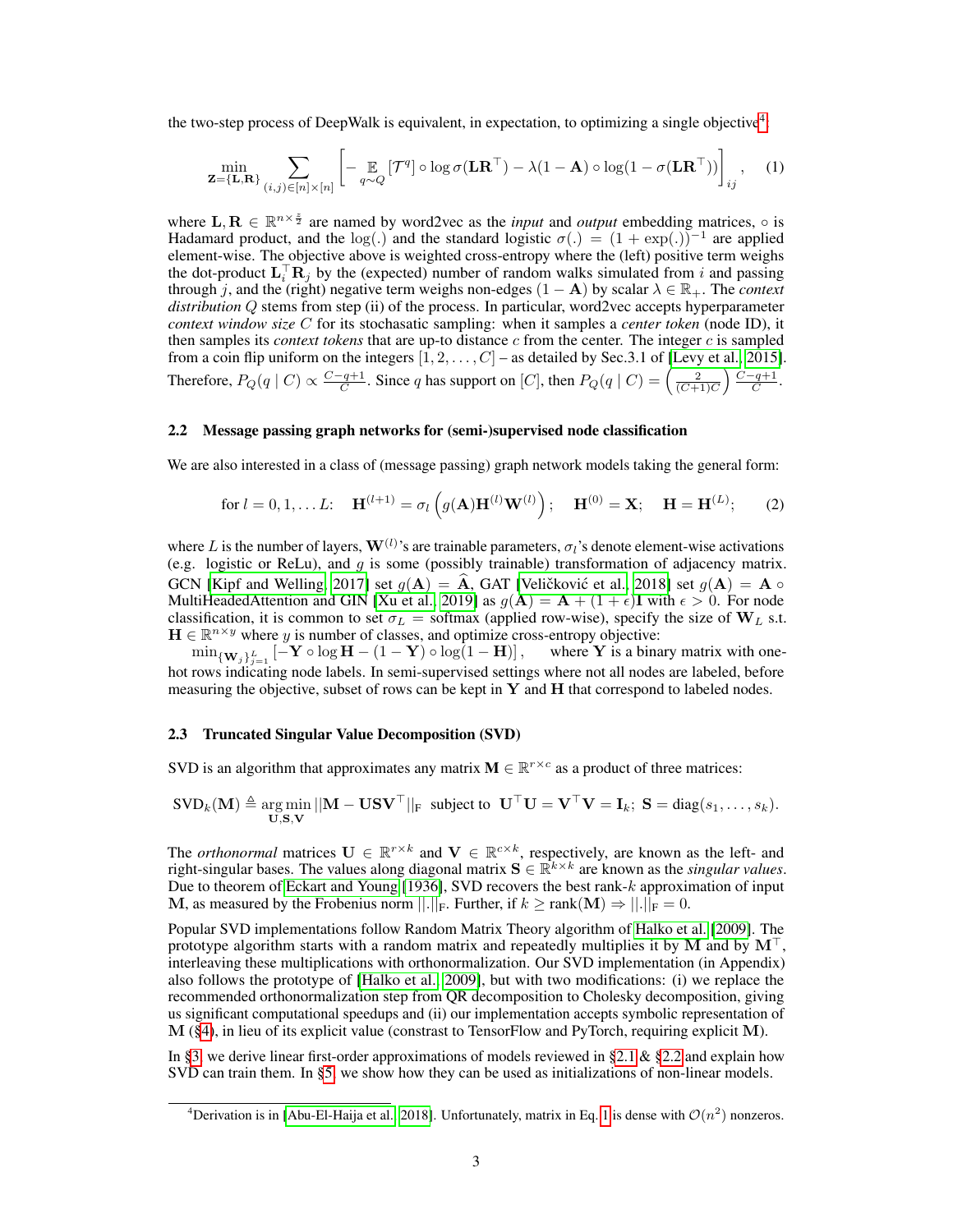## <span id="page-3-0"></span>3 Convex first-order approximations of GRL models

### <span id="page-3-6"></span>3.1 Convexification of Network Embedding Models

We can interpret objective [1](#page-2-3) as self-supervised learning, since node labels are absent. Specifically, given a node  $i \in [n]$ , the task is to predict its neighborhood as weighted by the row vector  $\mathbb{E}_q[\mathcal{T}^q]_i$ , representing the subgraph<sup>[5](#page-3-1)</sup> around i. Another interpretation is that Eq. [1](#page-2-3) is a decomposition objective: multiplying the tall-and-thin matrices, as  $LR^\top \in \mathbb{R}^{n \times n}$ , should give a larger value at  $(LR^\top)_{ij} =$  $\mathbf{L}_j^{\top} \mathbf{R}_i$  when nodes i and j are well-connected but a lower value when  $(i, j)$  is not an edge. We propose a matrix such that its decomposition can incorporate the above interpretations:

$$
\widehat{\mathbf{M}}^{(\text{NE})} = \mathbb{E}_{q|C}[\mathcal{T}^q] - \lambda(1 - \mathbf{A}) = \left(\frac{2}{(C+1)C}\right) \sum_{q=1}^{C} \left(\frac{C-q+1}{C}\right) \mathcal{T}^q - \lambda(1 - \mathbf{A}) \tag{3}
$$

If nodes i, j are nearby, share a lot of connections, and/or in the same community, then entry  $\widehat{M}_{ij}^{(NE)}$ should be positive. If they are far apart, then  $\widehat{M}_{ij}^{(NE)} = -\lambda$ . To embed the nodes onto a low-rank space that approximates this information, one can decompose  $\widehat{M}^{(NE)}$  into two thin matrices (L, R):

<span id="page-3-2"></span>
$$
\mathbf{LR}^{\top} \approx \widehat{\mathbf{M}}^{(\text{NE})} \Longleftrightarrow (\mathbf{LR}^{\top})_{i,j} = \langle \mathbf{L}_i, \mathbf{R}_j \rangle \approx \widehat{\mathbf{M}}_{ij}^{(\text{NE})} \quad \text{for all } i, j \in [n]. \tag{4}
$$

SVD gives low-rank approximations that minimize the Frobenius norm of error ([§2.3\)](#page-2-0). The remaining challenge is computational burden: the right term  $(1 - A)$ , *a.k.a*, graph compliment, has  $\approx n^2$  nonzero entries and the left term has non-zero at entry  $(i, j)$  if nodes  $i, j$  are within distance C away, as q has support on  $[C]$  – for reference Facebook network has an average distance of 4 [\[Backstrom et al.,](#page-10-6) [2012\]](#page-10-6) i.e. yielding  $\mathcal{T}^4$  with  $\mathcal{O}(n^2)$  nonzero entries – Nonetheless, Section [§4](#page-4-0) presents a framework for decomposing M from its symbolic representation, without explicitly computing its entries. Before moving forward, we note that one can replace  $\mathcal T$  in Eq. [3](#page-3-2) by its symmetrically normalized counterpart  $\dot{A}$ , recovering a basis where  $L = R$ . This symmetric modeling might be emperically preferred for undirected graphs. Learning can be performed via SVD. Specifically, the node at the  $i<sup>th</sup>$  row and the node at the j<sup>th</sup>th column will be embedded, respectively, in  $\mathbf{L}_i$  and  $\mathbf{R}_j$  computed as:

<span id="page-3-5"></span>
$$
\mathbf{U}, \mathbf{S}, \mathbf{V} \leftarrow \text{SVD}_k(\widehat{\mathbf{M}}^{(\text{NE})}); \qquad \mathbf{L} \leftarrow \mathbf{US}^{\frac{1}{2}}; \qquad \mathbf{R} \leftarrow \mathbf{VS}^{\frac{1}{2}} \tag{5}
$$

In this k-dim space of rows and columns, Euclidean measures are plausible: **Inference** of nodes' similarity at row i and column j can be modeled as  $f(i, j) = \langle \mathbf{L}_i, \mathbf{R}_j \rangle = \mathbf{U}_i^{\top} \mathbf{S} \mathbf{V}_j \triangleq \langle \mathbf{U}_i, \mathbf{V}_j \rangle_{\mathbf{s}}.$ 

## <span id="page-3-7"></span>3.2 Convexification of message passing graph networks

Removing all  $\sigma_l$ 's from Eq. [2](#page-2-4) and setting  $g(A) = \hat{A}$  gives outputs of layers 1, 2, and L, respectively,

as: 
$$
\widehat{\mathbf{A}} \mathbf{X} \mathbf{W}^{(1)}
$$
,  $\widehat{\mathbf{A}}^2 \mathbf{X} \mathbf{W}^{(1)} \mathbf{W}^{(2)}$ , and  $\widehat{\mathbf{A}}^L \mathbf{X} \mathbf{W}^{(1)} \mathbf{W}^{(2)} \dots \mathbf{W}^{(L)}$ . (6)

Without non-linearities, adjacent parameter matrices can be absorbed into one another. Further, the model output can concatenate all layers, like JKNets [\[Xu et al., 2018\]](#page-12-3), giving final model output of:

$$
\mathbf{H}_{\text{linearized}}^{\text{(NC)}} = \left[ \mathbf{X} \mid \widehat{\mathbf{A}} \mathbf{X} \mid \widehat{\mathbf{A}}^2 \mathbf{X} \mid \ldots \mid \widehat{\mathbf{A}}^L \mathbf{X} \right] \widehat{\mathbf{W}} \quad \triangleq \quad \widehat{\mathbf{M}}^{\text{(NC)}} \widehat{\mathbf{W}}, \tag{7}
$$

where the linearized model implicitly constructs design matrix  $\widehat{M}^{(NC)} \in \mathbb{R}^{n \times F}$  and multiplies it with parameter  $\widehat{\mathbf{W}} \in \mathbb{R}^{F \times y}$  – here,  $F = d + dL$ . Crafting design matrices is a creative process ([§5.3\)](#page-5-1). **Learning** can be performed by minimizing the Frobenius norm:  $||\mathbf{H}^{(NC)} - \mathbf{Y}||_F = ||\widehat{\mathbf{M}}^{(NC)}\widehat{\mathbf{W}} - \mathbf{Y}||_F$ . Moore-Penrose Inverse (a.k.a, the psuedoinverse) provides one such minimizer:

<span id="page-3-4"></span><span id="page-3-3"></span>
$$
\widehat{\mathbf{W}}^* = \operatorname{argmin}_{\widehat{\mathbf{W}}} \left| \left| \widehat{\mathbf{M}} \widehat{\mathbf{W}} - \mathbf{Y} \right| \right|_{\mathrm{F}} = \widehat{\mathbf{M}}^{\dagger} \mathbf{Y} \approx \mathbf{V} \mathbf{S}^+ \mathbf{U}^{\top} \mathbf{Y},\tag{8}
$$

with  $\mathbf{U}, \mathbf{S}, \mathbf{V} \leftarrow \text{SVD}_k(\widehat{\mathbf{M}})$ . Notation  $\mathbf{S}^+$  reciprocates non-zero entries of diagonal  $\mathbf{S}$  [\[Golub and](#page-10-7) [Loan, 1996\]](#page-10-7). Multiplications in the right-most term should, for efficiency, be executed right-to-left.

<span id="page-3-1"></span> $\sqrt[5]{\mathbb{E}_q[\mathcal{T}^q]_i}$  is a distribution on  $[n]$ : entry j equals prob. of walk starting at i ending at j if walk length  $\sim \mathcal{U}[C]$ .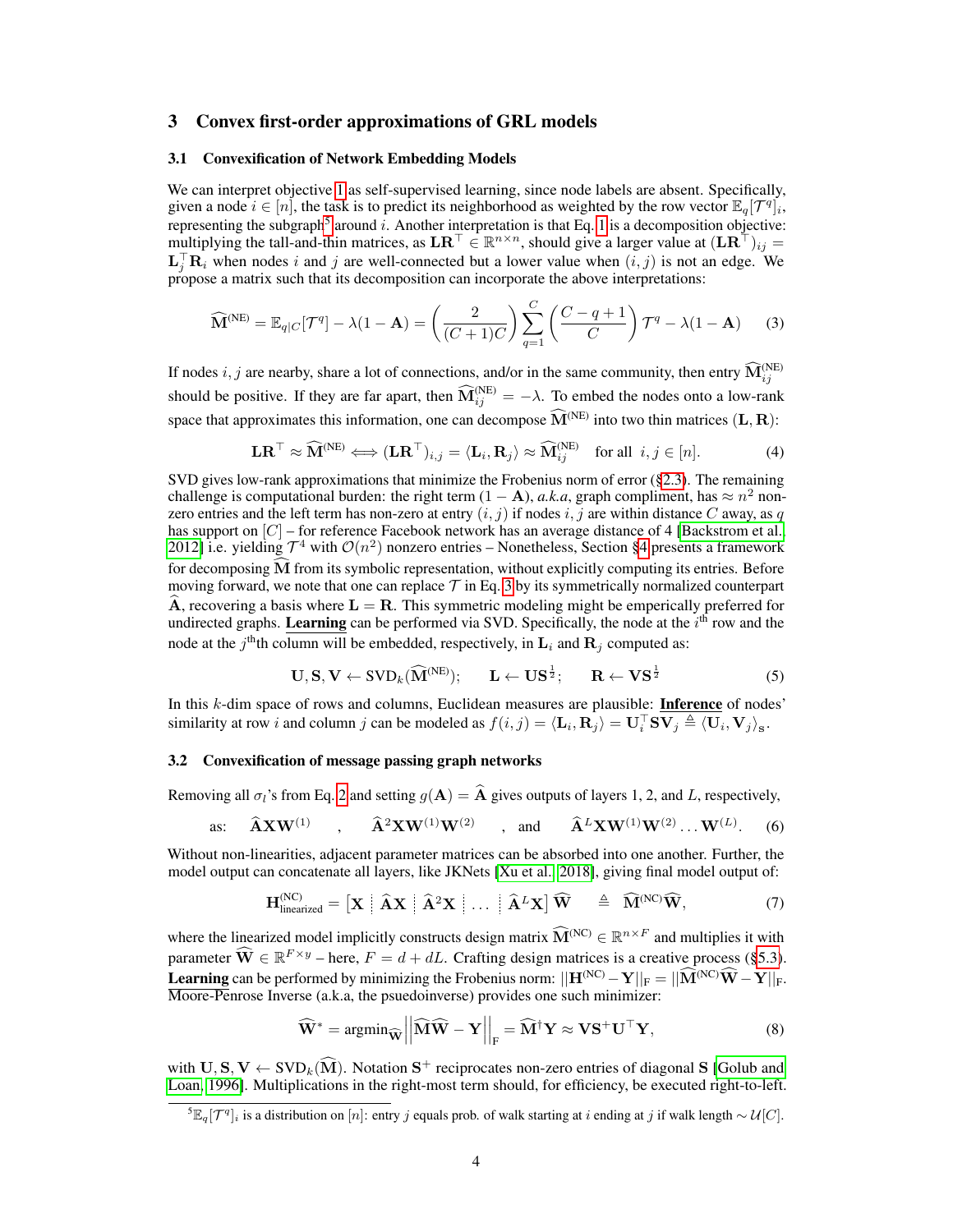<span id="page-4-2"></span>

Figure 1: Symbolic Matrix Representation. Left: code using our framework to implicitly construct the design matrix  $M = \widehat{M}^{(NE)}$  with our framework. Center: DAG corresponding to the code. Right: An equivalent automatically-optimized DAG (via lazy-cache, Fig. [2\)](#page-8-0) requiring fewer floating point operations. The first 3 lines of code create explicit input matrices (that fit in memory): adjacency  $\overline{A}$ , diagonal degree D, and transition T. Matrices are imported into our framework with F. leaf (depicted on computation DAGs in blue). Our classes overloads standard methods  $(+, -, *, \mathcal{Q}, **)$  to construct computation nodes (intermediate in grey). The output node (in red) needs not be exactly calculated yet can be efficiently multiplied by any matrix by recursive downward traversal.

The pseudoinverse  $\widehat{M}^{\dagger} \approx \mathbf{V} \mathbf{S}^+ \mathbf{U}^{\top}$  recovers the  $\widehat{\mathbf{W}}^*$  with least norm ([§6,](#page-6-1) Theorem [1\)](#page-6-2). The  $\approx$ becomes = when  $k \geq \text{rank}(\widehat{\mathbf{M}})$ .

In semi-supervised settings, one can take rows subset of either (i) Y and U, or of (ii) Y and M, keeping only rows that correspond to labeled nodes. Option (i) is supported by existing frameworks (e.g., tf.gather()) and our symbolic framework ([§4\)](#page-4-0) supports (ii) by *implicit row (or column) gather* – i.e., calculating SVD of submatrix of M without explicitly computing M nor the submatrix. **Inference** over a (possibly new) graph  $(A, X)$  can be calculated by (i) (implicitly) creating the design matrix  $\widehat{M}$  corresponding to  $(A, X)$  then (ii) multiplying by the explicitly calculated  $\widehat{W}^*$ . As explained in [§4,](#page-4-0)  $\widehat{M}$  need not to be explicitly calculated for computing multiplications.

# <span id="page-4-0"></span>4 Symbolic matrix representation

To compute the SVD of any matrix M using algorithm prototypes presented by [Halko et al.](#page-10-5) [\[2009\]](#page-10-5), it suffices to provide functions that can multiply arbitrary vectors with M and  $M^{\top}$ , and explicit calculation of  $M$  is not required. Our software framework can symbolically represent  $\overline{M}$  as a directed acyclic graph (DAG) of computations. On this DAG, each node can be one of two kinds:

- 1. Leaf node (no incoming edges) that explicitly holds a matrix. Multiplications against leaf nodes are directly executed via an underlying math framework (we utilize TensorFlow).
- 2. Symbolic node that only implicitly represents a matrix as as a function of other DAG nodes. Multiplications are recursively computed, traversing incoming edges, until leaf nodes.

For instance, suppose leaf DAG nodes  $M_1$  and  $M_2$ , respectively, explicitly contain row vector  $\in \mathbb{R}^{1 \times n}$  and column vector  $\in \mathbb{R}^{n \times 1}$ . Then, their (symbolic) product DAG node  $M = M_2 \otimes M_1$  is  $\in \mathbb{R}^{n \times n}$ . Although storing M explicitly requires  $\mathcal{O}(n^2)$  space, multiplications against M can remain within  $\mathcal{O}(n)$  space if efficiently implemented as  $\langle \mathbf{M}, .\rangle = \langle \mathbf{M}_2, \langle \mathbf{M}_1, .\rangle$ . Figure [1](#page-4-2) shows code snippet for composing DAG to represent symbolic node  $\widehat{M}^{(NE)}$  (Eq. [3\)](#page-3-2), from leaf nodes initialized with in-memory matrices. Appendex lists symbolic nodes and their implementations.

## <span id="page-4-1"></span>5 SVD initialization for deeper models fine-tuned via cross-entropy

## <span id="page-4-3"></span>5.1 Edge function for network embedding as a (1-dimensional) Gaussian kernel

SVD provides decent solutions to link prediction tasks. Computing  $U, S, V \leftarrow SVD(M^{(NE)})$  is much faster than training SOTA models for link prediction, yet, simple edge-scoring function  $f(i, j) = \langle \mathbf{U}_i, \mathbf{V}_j \rangle_s$  yields competitive empirical (test) performance. We propose f with  $\theta = {\mu, s}$ :

<span id="page-4-4"></span>
$$
f_{\mu,s}(i,j) = \mathbb{E}_{x \sim \overline{\mathcal{N}}(\mu,s)} \langle \mathbf{U}_i, \mathbf{V}_j \rangle_{\mathbf{s}^x} = \mathbf{U}_i^\top \mathbb{E}_x \left[ \mathbf{S}^x \right] \mathbf{V}_j = \mathbf{U}_i^\top \left( \int_{\Omega} \mathbf{S}^x \overline{\mathcal{N}}(x \mid \mu, s) \, dx \right) \mathbf{V}_j, \tag{9}
$$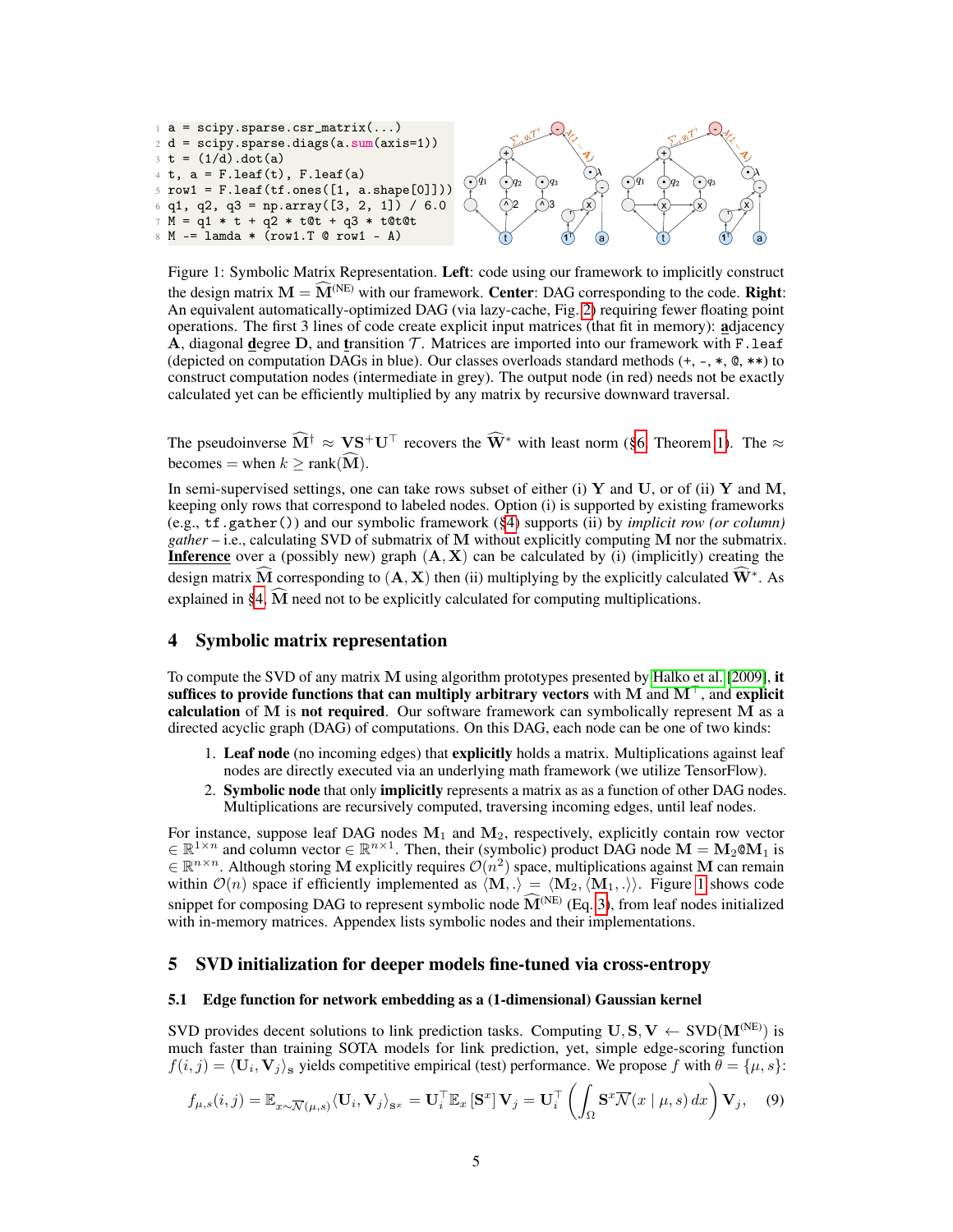where  $\overline{\mathcal{N}}$  is the truncated normal distribution (we truncate to  $\Omega = [0.5, 2]$ ). The integral can be approximated by discretization and applying softmax (see §A.4). The parameters  $\mu \in \mathbb{R}, \sigma \in \mathbb{R}_{>0}$ can be optimized on cross-entropy objective for link-prediction:

<span id="page-5-6"></span>
$$
\min_{\mu, s} - \mathbb{E}_{(i,j)\in\mathbf{A}}\left[\log\left(\sigma(f_{\mu,s}(i,j))\right)\right] - k_{(n)}\mathbb{E}_{(i,j)\notin\mathbf{A}}\left[\log\left(1 - \sigma(f_{\mu,s}(i,j))\right)\right],\tag{10}
$$

where the left- and right-terms, respectively, encourage  $f$  to score high for edges, and the low for non-edges.  $k_{(n)} \in \mathbb{N}_{>0}$  controls the ratio of negatives to positives per batch (we use  $k_{(n)} = 10$ ). If the optimization sets  $\mu = 1$  and  $s \approx 0$ , then f reduces to no-op. In fact, we initialize it as such, and we observe that f converges **within one epoch**, on graphs we experimented on. If it converges as  $\mu < 1$ , VS  $\mu > 1$ , respectively, then f would effectively squash, VS enlarge, the spectral gap.

## <span id="page-5-0"></span>5.2 Split-ReLu (deep) graph network for node classification (NC)

 $\widehat{W}^*$  from SVD (Eq[.8\)](#page-3-3) can initialize an *L*-layer graph network with input:  $H^{(0)} = X$ , with:

message passing (MP) 
$$
\mathbf{H}^{(l+1)} = \left[\widehat{\mathbf{A}}\mathbf{H}^{(l)}\mathbf{W}_{(p)}^{(l)}\right]_{+} - \left[\widehat{\mathbf{A}}\mathbf{H}^{(l)}\mathbf{W}_{(n)}^{(l)}\right]_{+}, \quad (11)
$$

<span id="page-5-5"></span><span id="page-5-4"></span><span id="page-5-3"></span><span id="page-5-2"></span>output 
$$
\mathbf{H} = \sum_{l=0}^{l=L} \left[ \mathbf{H}^{(l)} \mathbf{W}_{(\text{op})}^{(l)} \right]_{+} - \left[ \mathbf{H}^{(l)} \mathbf{W}_{(\text{on})}^{(l)} \right]_{+}
$$
(12)

$$
\text{initialize MP} \qquad \qquad \mathbf{W}_{(p)}^{(l)} \leftarrow \mathbf{I}; \mathbf{W}_{(n)}^{(l)} \leftarrow -\mathbf{I}; \tag{13}
$$

$$
\text{initialize output} \qquad \qquad \mathbf{W}_{\text{(op)}}^{(l)} \leftarrow \widehat{\mathbf{W}}_{[dl\,:\,d(l+1)]}^{*}; \mathbf{W}_{\text{(on)}}^{(l)} \leftarrow -\widehat{\mathbf{W}}_{[dl\,:\,d(l+1)]}^{*};\tag{14}
$$

Element-wise  $[.]_+ = \max(0, .)$ . Further,  $\mathbf{W}_{[i:j]}$  denotes rows from  $(i)$ <sup>th</sup> until  $(j-1)$ <sup>th</sup> of **W**. The deep network layers (Eq.  $11\&12$ ) use our Split-ReLu layer which we formalize as:

$$
SplitReLU(\mathbf{X}; \mathbf{W}_{(p)}, \mathbf{W}_{(n)}) = \left[\mathbf{X}\mathbf{W}_{(p)}\right]_{+} - \left[\mathbf{X}\mathbf{W}_{(n)}\right]_{+},\tag{15}
$$

where the subtraction is calculated entry-wise. The layer has twice as many parameters as standard fully-connected (FC) ReLu layer. In fact, learning algorithms can recover FC ReLu from SplitReLu by assigning  $W_{(n)} = 0$ . More importantly, the layer behaves as linear in X when  $W_{(p)} = -W_{(n)}$ . On this hyperplane, this linear behavior allows us to establish the equivalency: the (non-linear) model H is equivalent to the linear  $H_{linearized}$  at initialization (Eq. [13&](#page-5-4)[14\)](#page-5-5) due to Theorem [2.](#page-6-3) Following the initialization, model can be fine-tuned on cross-entropy objective as in [§2.2.](#page-2-2)

#### <span id="page-5-1"></span>5.3 Creative Add-ons for node classification (NC) models

Label re-use (LR): Let  $\widehat{\mathbf{M}}_{\text{LR}}^{\text{(NC)}} \triangleq \left[ \widehat{\mathbf{M}}^{\text{(NC)}} \; \middle\vert \; (\widehat{\mathbf{A}} - (\mathbf{D} + \mathbf{I})^{-1}) \mathbf{Y}_{\text{[train]}} \; \middle\vert \; (\widehat{\mathbf{A}} - (\mathbf{D} + \mathbf{I})^{-1})^2 \mathbf{Y}_{\text{[train]}} \right]$ This follows the motivation of [Wang and Leskovec](#page-12-4) [\[2020\]](#page-12-4), [Huang et al.](#page-11-9) [\[2021\]](#page-12-5), [Wang](#page-12-5) [2021] and their empirical results on ogbn-arxiv dataset, where  $\overline{Y}_{[train]} \in \mathbb{R}^{n \times y}$  contains one-hot vectors at rows corresponding to labeled nodes but contain zero vectors for unlabeled (test) nodes. Our scheme is similar to concatenating  $Y_{[train]}$  into X, but with care to prevent label leakage from row i of Y to row i of M, as we zero-out the diagonal of the adjacency multiplied by  $Y_{[train]}$ .

**Pseudo-Dropout** (PD): Dropout [\[Srivastava et al., 2014\]](#page-11-10) reduces overfitting of models. It can be related to *data augmentation*, as each example is presented multiple times. At each time, it appears with a different set of *dropped-out features* – input or latent feature values, chosen at random, get replaced with zeros. As such, we can replicate the design matrix as:  $\widehat{\mathbf{M}}^{\top} \leftarrow \left[ \widehat{\mathbf{M}}^{\top} \ \middle| \ \text{PD}(\widehat{\mathbf{M}})^{\top} \right]$ . This row-wise concatenation maintains the width of  $\widehat{M}$  and therefore the number of model parameters. In the above add-ons, concatenations, as well as PD, can be implicit or explicit (see §A.3).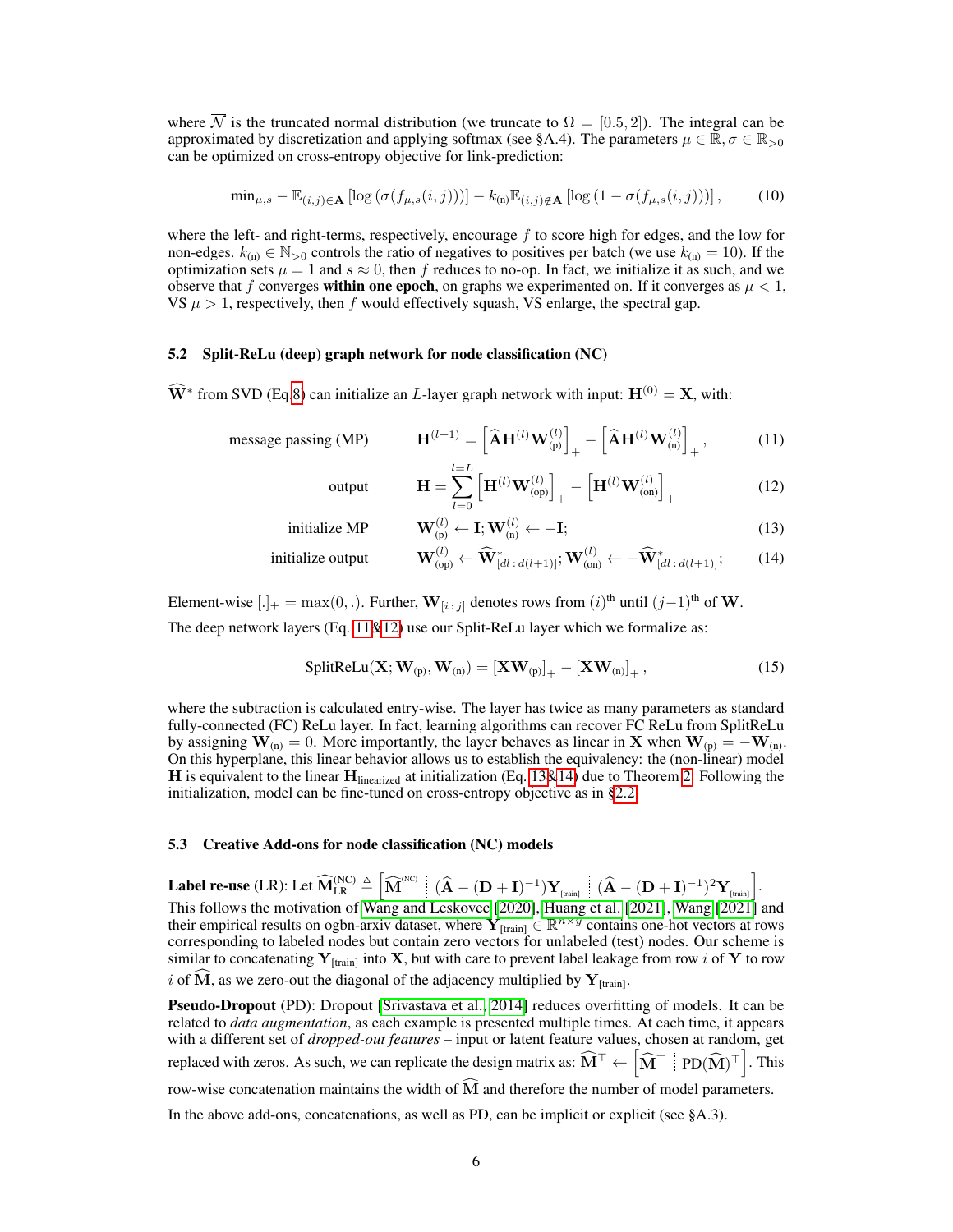<span id="page-6-5"></span>

| 10010 11 DUGOOC DUGOOGO |                    |                               |             |            |   |  |  |
|-------------------------|--------------------|-------------------------------|-------------|------------|---|--|--|
| <b>Dataset</b>          | <b>Nodes</b>       | <b>Source</b><br><b>Edges</b> |             | Task       | х |  |  |
| <b>PPI</b>              | 3,852 proteins     | 20,881 chem. interactions     | node2vec    | LP         | X |  |  |
| <b>FB</b>               | $4.039$ users      | 88,234 friendships            | <b>SNAP</b> | LP         |   |  |  |
| AstroPh                 | 17,903 researchers | 197,031 co-authorships        | <b>SNAP</b> | LP         |   |  |  |
| HepTh                   | 8.638 researchers  | 24,827 co-authorships         | <b>SNAP</b> | LP         | х |  |  |
| Cora                    | 2.708 articles     | 5.429 citations               | Planetoid   | SSC.       |   |  |  |
| Citeseer                | 3.327 articles     | 4,732 citations               | Planetoid   | <b>SSC</b> |   |  |  |
| Pubmed                  | 19.717 articles    | 44,338 citations              | Planetoid   | <b>SSC</b> |   |  |  |
| ogbn-ArXiv              | 169,343 papers     | 1,166,243 citations           | OGB         | <b>SSC</b> |   |  |  |
| ogbl-DDI                | $4,267$ drugs      | 1,334,889 interactions        | OGB         | LP         |   |  |  |
|                         |                    |                               |             |            |   |  |  |

Table 1: Dataset Statistics

# <span id="page-6-1"></span>6 Analysis & Discussion

<span id="page-6-2"></span>**Theorem 1.** (Min. Norm) If system  $\widehat{M}\widehat{W} = Y$  is underdetermined<sup>[6](#page-6-4)</sup> with rows of  $\widehat{M}$  being linearly  $independent, then solution space \ \widehat{\mathcal{W}}^* = \left\{\widehat{\mathbf{W}} \ \middle| \ \widehat{\mathbf{M}} \widehat{\mathbf{W}} = \mathbf{Y} \right\}$  has infinitely many solutions. Then, for  $k \geq rank(\widehat{\mathbf{M}})$ , matrix  $\widehat{\mathbf{W}}^*$ , recovered by Eq[.8](#page-3-3) satisfies:  $\widehat{\mathbf{W}}^* = \mathrm{argmin}_{\widehat{\mathbf{W}} \in \widehat{\mathcal{W}}^*} ||\widehat{\mathbf{W}}||_F^2$ .

Theorem [1](#page-6-2) implies that, even though one can design a wide  $\widehat{M}^{(NC)}$  (Eq[.7\)](#page-3-4), *i.e.*, with many layers, the recovered parameters with least norm should be less prone to overfitting. Recall that this is the goal of L2 regularization. Analysis and proofs are in the Appendix.

<span id="page-6-3"></span>**Theorem 2.** (Non-linear init) *The initialization Eq. [13&](#page-5-4)[14](#page-5-5) yields*  $H_{\text{linearized}}^{\text{(NC)}} = H|_{\theta \leftarrow \text{via Eq. 13&14}}$  $H_{\text{linearized}}^{\text{(NC)}} = H|_{\theta \leftarrow \text{via Eq. 13&14}}$  $H_{\text{linearized}}^{\text{(NC)}} = H|_{\theta \leftarrow \text{via Eq. 13&14}}$  $H_{\text{linearized}}^{\text{(NC)}} = H|_{\theta \leftarrow \text{via Eq. 13&14}}$ .

Theorem [2](#page-6-3) implies that the deep (nonlinear) model is the same as the linear model, at the initialization of  $\theta$  (per Eq. [13&](#page-5-4)[14,](#page-5-5) using  $\widehat{W}^*$  as Eq. [8\)](#page-3-3). Cross-entropy objective can then fine-tune  $\theta$ .

This end-to-end process, of (i) computing SVD bases and (ii) training the network  $f_\theta$  on singular values, *advances* SOTA on competitve benchmarks, with (i) converging (quickly) to a unique solution and (ii) containing merely a few parameters  $\theta$  – see [§7.](#page-6-0)

# <span id="page-6-0"></span>7 Applications & Experiments

We download and experiment on 9 datasets summarized in Table [1.](#page-6-5)

We attempt link prediction (LP) tasks on smaller graph datasets (< 1 million edges) of: Protein-Protein Interactions (PPI) graph from [Grover and Leskovec](#page-10-2) [\[2016\]](#page-10-2); as well as ego-Facebook (FB), AstroPh, HepTh from Stanford SNAP [\[Leskovec and Krevl, 2014\]](#page-11-11). For these datasets, we use the train-test splits of [Abu-El-Haija et al.](#page-10-3) [\[2018\]](#page-10-3). We also attempt semi-supervised node classification (SSC) tasks on smaller graphs of Cora, Citeseer, Pubmed, all obtained from Planetoid [\[Yang et al., 2016\]](#page-12-6). For these smaller datasets, we only train and test using the SVD basis (without finetuning)

Further, we attempt on slightly-larger datasets (> 1 million edges) from Stanford's Open Graph Benchmark [OGB, [Hu et al., 2020\]](#page-11-12). We use the official train-test-validation splits and evaluator of OGB. We attempt LP and SSC, respectively, on Drug Drug Interactions (ogbl-DDI) and ArXiv citation network (ogbn-ArXiv). For these larger datasets, we use the SVD basis as an initialization that we finetune, as described in [§5.](#page-4-1) For time comparisons, we train all models on Tesla K80.

## 7.1 Test performance & runtime on smaller datasets from: Planetoid & Stanford SNAP

For SSC over Planetoid's datasets, both  $A$  and  $X$  are given. Additionally, only a handful of nodes are labeled. The goal is to classify the unlabeled test nodes. Table [2](#page-7-0) summarizes the results. For baselines, we download code of GAT [Veličković et al., [2018\]](#page-12-1), MixHop [\[Abu-El-Haija et al., 2019\]](#page-10-8), GCNII [\[Chen et al., 2020\]](#page-10-9) and re-ran them with instrumentation to record training time. However, for baselines Planetoid [\[Yang et al., 2016\]](#page-12-6) and GCN [\[Kipf and Welling, 2017\]](#page-11-8), we copied numbers

<span id="page-6-4"></span> ${}^6E.g.,$  if the number of labeled examples i.e. height of M and Y is smaller than the width of M.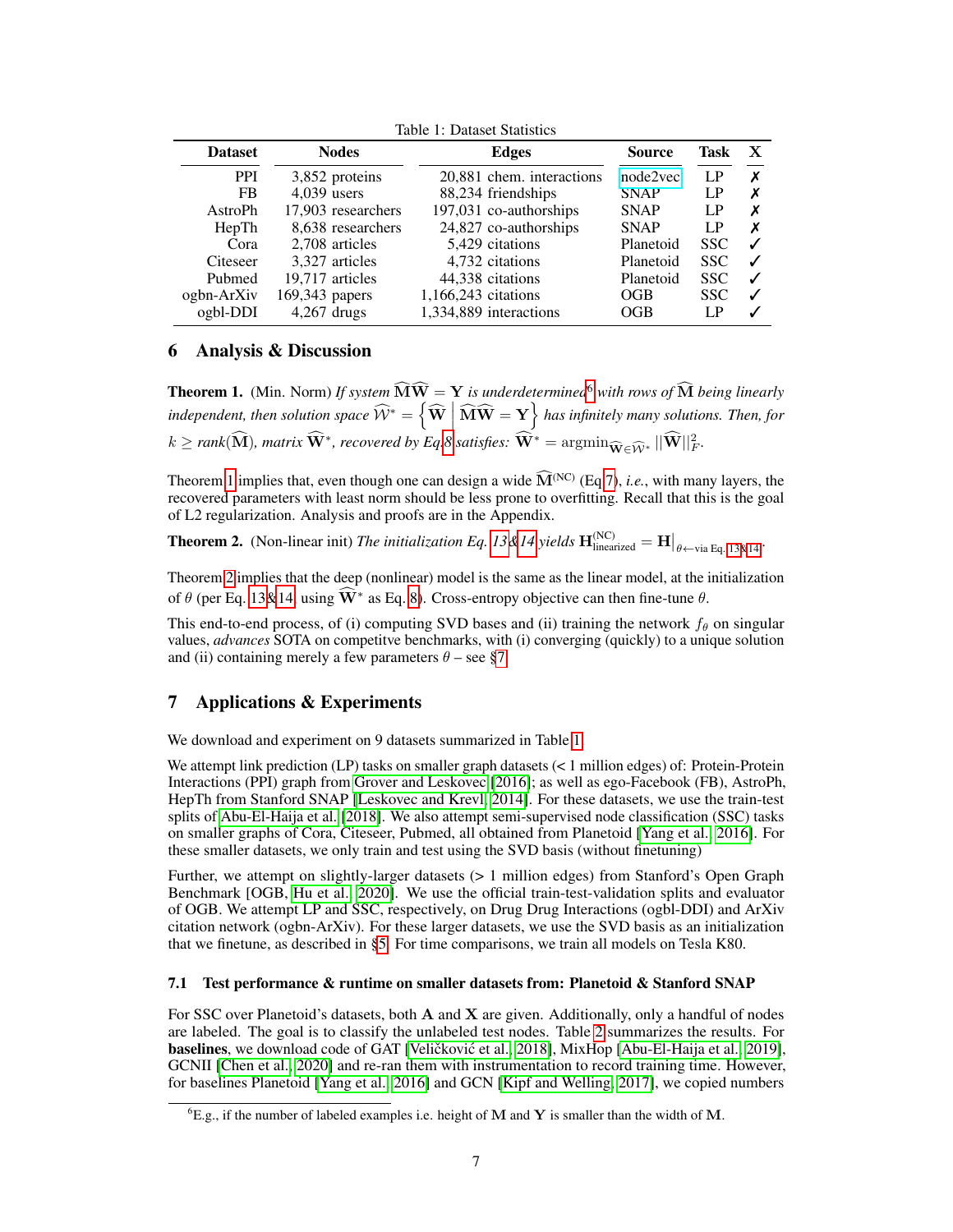| Graph dataset:<br>Cora                                            |      |                                                  | <b>Citeseer</b> |                                                  | Pubmed |                                                  |
|-------------------------------------------------------------------|------|--------------------------------------------------|-----------------|--------------------------------------------------|--------|--------------------------------------------------|
| <b>Baselines:</b>                                                 | acc  | tr.time                                          | acc             | tr.time                                          | acc    | tr.time                                          |
| Planetoid                                                         | 75.7 | (13s)                                            | 64.7            | (26s)                                            | 77.2   | (25s)                                            |
| <b>GCN</b>                                                        | 81.5 | (4s)                                             | 70.3            | (7s)                                             | 79.0   | (83s)                                            |
| <b>GAT</b>                                                        | 83.2 | (1m)                                             | 72.4            | (3m)                                             | 77.7   | (6m)                                             |
| MixHop                                                            | 81.9 | (26s)                                            | 71.4            | (31s)                                            | 80.8   | (1m)                                             |
| <b>GCNII</b>                                                      | 85.5 | (2m)                                             | 73.4            | (3m)                                             | 80.3   | (2m)                                             |
| Our models:                                                       | acc  | tr.time                                          | acc             | tr.time                                          | acc    | tr.time                                          |
| $iSVD_{100}(\widehat{\mathbf{M}}^{(NC)})$<br>+ dropout $(\S 5.3)$ |      | $82.0 \pm 0.13$ (0.1s)<br>$82.5 \pm 0.46$ (0.1s) |                 | $71.4 \pm 0.22$ (0.1s)<br>$71.5 \pm 0.53$ (0.1s) |        | $78.9 \pm 0.31$ (0.3s)<br>78.9 $\pm$ 0.59 (0.2s) |

<span id="page-7-0"></span>Table 2: Test accuracy (& train time) on citation graphs for task: *semi-supervised node classification*.

<span id="page-7-1"></span>Table 3: Test ROC-AUC (& train time) on Stanford SNAP graphs for task: *link prediction*.

| Graph dataset:<br>FB                                                                  |                 | <b>AstroPh</b>                |                 | HepTh                          |                                   | <b>PPI</b>     |                 |                                |
|---------------------------------------------------------------------------------------|-----------------|-------------------------------|-----------------|--------------------------------|-----------------------------------|----------------|-----------------|--------------------------------|
| <b>Baselines:</b>                                                                     | <b>AUC</b>      | tr.time                       | <b>AUC</b>      | tr.time                        | <b>AUC</b>                        | tr.time        | <b>AUC</b>      | tr.time                        |
| <b>WYS</b>                                                                            | 99.4            | (54s)                         | 97.9            | (32m)                          | 93.6                              | (4m)           | 89.8            | (46s)                          |
| n2v                                                                                   | 99.0            | (30s)                         | 97.8            | (2m)                           | 92.3                              | (55s)          | 83.1            | (27s)                          |
| <b>NetMF</b>                                                                          | 97.6            | (5s)                          | 96.8            | (9m)                           | 90.5                              | (72s)          | 73.6            | (7s)                           |
| <b>NetMF</b>                                                                          | 97.0            | (4s)                          | 81.9            | (4m)                           | 85.0                              | (48s)          | 63.6            | (10s)                          |
| Our models:                                                                           | <b>AUC</b>      | tr.time                       | <b>AUC</b>      | tr.time                        | <b>AUC</b>                        | tr.time        | <b>AUC</b>      | tr.time                        |
| $iSVD_{32}(\widehat{\mathbf{M}}^{(NE)})$<br>$iSVD_{256}(\widehat{\mathbf{M}}^{(NE)})$ | 99.3 $\pm$ 9e-6 | 99.1 $\pm$ 1e-6(0.2s)<br>(2s) | $98.0 \pm 0.01$ | 94.4 $\pm$ 4e-4 (0.5s)<br>(7s) | $90.5 \pm 0.1$<br>$90.1 \pm 0.54$ | (0.1s)<br>(2s) | $89.3 \pm 0.48$ | $89.3 \pm 0.01$ (0.1s)<br>(1s) |
|                                                                                       |                 |                               |                 |                                |                                   |                |                 |                                |

from [\[Kipf and Welling, 2017\]](#page-11-8). For **our models**, the row labeled iSVD<sub>100</sub>( $\widehat{M}^{(NC)}$ ), we run our implicit SVD twice per graph. The first run incorporates structural information: we (implicitly) construct  $\widehat{M}^{(NE)}$  with  $\lambda = 0.05$  and  $C = 3$ , then obtain  $L, R \leftarrow SVD_{64}(\widehat{M}^{(NE)})$ , per Eq. [5.](#page-3-5) Then, we concatenate L and R into X. Then, we PCA the resulting matrix to 1000 dimensions, which forms our new X. The second SVD run is to train the classification model parameters  $\widehat{W}^*$ . From the PCA-ed **X**, we construct the implicit matrix  $\widehat{M}^{(NC)}$  with  $L = 15$  layers and obtain  $\widehat{W}^* = \mathbf{V} \mathbf{S}^+ \mathbf{U}^\top \mathbf{Y}_{[\text{train}]}$ with  $\mathbf{U}, \mathbf{S}, \mathbf{V} \leftarrow \text{SVD}_{100}(\widehat{\mathbf{M}}_{\text{[train]}}^{\text{(NC)}})$ , per in RHS of Eq. [8.](#page-3-3) For our second "+ dropout" model variant, we (implicit) augment the data by  $\widehat{M}^{(NC)^\top} \leftarrow \left[ \widehat{M}^{(NC)^\top} \right] P D (\widehat{M}^{(NC)})^\top$ , update indices [train]  $\leftarrow$  [train | train]<sup>T</sup> then similarly learn as:  $SVD_{100}(\widehat{M}_{[train]}^{(NC)}) \rightarrow \widehat{W}^* = VS^+U^{\top}Y_{[train]}$ <br>**Discussion:** Our method is competitive yet trains faster than SOTA. In fact, the only method that reliably beats ours on all dataset is GCNII, but its training time is about one-thousand-times longer.

For LP over SNAP and node2vec datasets, the training adjacency  $\bf{A}$  is given but not  $\bf{X}$ . The split includes test positive and negative edges, which are used to measure a ranking metric: ROC-AUC, where the metric increases when test positive edges are ranked above than negatives. Table [3](#page-7-1) summarizes the results. For **baselines**, we download code of WYS [\[Abu-El-Haija et al., 2018\]](#page-10-3); we use the efficient implementation of PyTorch-Geometric [\[Fey and Lenssen, 2019\]](#page-10-10) for node2vec (n2v) and we download code of [Qiu et al.](#page-11-3) [\[2018\]](#page-11-3) and run it with their two variants, denoting their first variant as NetMF (for *exact*, explicitly computing the design matrix) as and their second variant as NetMF (for *approximate*, sampling matrix entry-wise) – their code runs SVD after computing either variant. For the first of **our models**, we compute  $\mathbf{U}, \mathbf{S}, \mathbf{V} \leftarrow \text{SVD}_{32}(\widehat{\mathbf{M}}^{(\text{NE})})$  and score every test edge as  $\mathbf{U}_i^{\top} \mathbf{S} \mathbf{V}_j$ . For the second, we first run  $\text{SVD}_{256}$  on **half** of th the "*best*" rank  $\in \{8, 16, 32, 128, 256\}$  by measuring the AUC on the remaining half of training edges, then using this best rank, recompute the SVD on the entire training set, then finally score the test edges. Discussion: Our method is competitive on SOTA while training much faster. Both NetMF and WYS explicitly calculate a dense matrix before factorization. On the other hand, NetMF approximates the matrix entry-wise, trading accuracy for training time. In our case, we have the best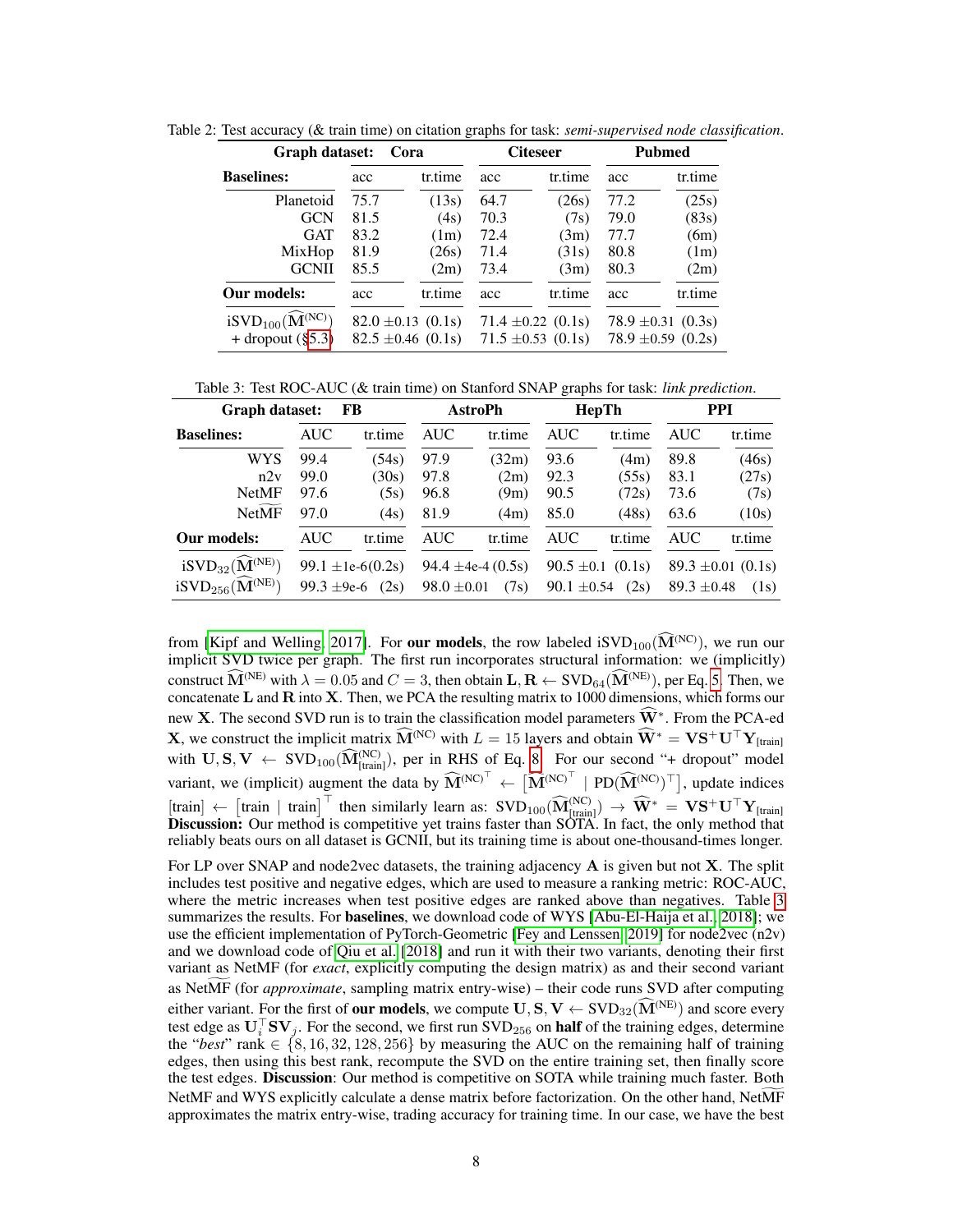|                                               | ogbl-DDI<br>Graph dataset:               |                  |         |
|-----------------------------------------------|------------------------------------------|------------------|---------|
| <b>Baselines:</b>                             |                                          | HITS@20          | tr.time |
| DEA+JKNet                                     | [Yang et al., $2021$ ]                   | $76.72 \pm 2.65$ | (60m)   |
| $LRGA + n2v$                                  | [Hsu and Chen, 2021]                     | $73.85 \pm 8.71$ | (41m)   |
| MAD                                           | [Luo et al., 2021]                       | $67.81 \pm 2.94$ | (2.6h)  |
| LRGA+GCN                                      | [Puny et al., 2020]                      | $62.30 \pm 9.12$ | (10m)   |
| GCN+JKNet                                     | [Xu et al., 2018]                        | $60.56 \pm 8.69$ | (21m)   |
| Our models:                                   |                                          | HITS@20          | tr.time |
| (a) $iSVD_{100}(\widehat{\mathbf{M}}^{(NE)})$ | $(\$3.1, Eq. 5)$                         | $67.86 \pm 0.09$ | (6s)    |
| (b) + finetune $f_{\mu,s}(\mathbf{S})$        | $(\S 5.1, Eq. 9 \& 10; sets \mu = 1.15)$ | $79.09 \pm 0.18$ | (24s)   |
| $(c)$ + update $U, S, V$                      | (on validation, keeps $f_{\mu,s}$ fixed) | $84.09 \pm 0.03$ | (30s)   |

<span id="page-8-1"></span>Table 4: Test Hits@20 for link prediction over Drug-Drug Interactions Network (ogbl-ddi).

of both worlds: using our symbolic representation and SVD implementation, we can decompose the design matrix while only implicitly representing it, as good as if we had explicitly calculated it.

#### 7.2 Experiments on Stanford's OGB datasets

We summarize experiments ogbl-DDI and ogbn-ArXiv, respectively, in Tables [4](#page-8-1) and [5.](#page-8-2) For **baselines**, we copy numbers from the [public leaderboard,](https://ogb.stanford.edu/docs/leader_overview/) where the competition is fierce. We then follow links on the leaderboard to download author's code, that we re-run, to measure the training time. For our models on ogbl-DDI, we (a) first calculate  $U, S, V \leftarrow SVD_{100}(\widehat{M}^{(NE)})$  built only from training edges and score test edge  $(i, j)$  using  $\mathbf{U}_i^{\top} \mathbf{S} \mathbf{V}_j$ . Then, we (b) then finetune  $f_{\mu, s}$  (per [§5.1,](#page-4-3) Eq. [9](#page-4-4) & [10\)](#page-5-6)) for only a single epoch and score using  $f_{\mu,s}(i,j)$ . Then, we (c) update the SVD basis to include edges from the validation partition and also score using  $f_{\mu,s}(i,j)$ . We report the results for the three steps. For the last step, the rules of OGB allows using the validation set for training, but only after the hyperparameters are finalized. The SVD has no hyperparameters (except the rank, which was already determined by the first step). More importantly, this simulates a realistic situation: it is cheaper to obtain SVD (of an implicit matrix) than back-propagate through a model. For a time-evolving graph, one could run the SVD more often than doing gradient-descent epochs on a model. For our models **on ogbn-ArXiv**, we (a) compute  $\mathbf{U}, \mathbf{S}, \mathbf{V} \leftarrow \text{SVD}_{250}(\widehat{\mathbf{M}}_{\text{LR}}^{(NC)})$  where the implicit matrix is defined in [§5.3.](#page-5-1) We (b) repeat this process where we replicate  $\widehat{M}_{LR}^{(NC)}$  once: in the second replica, we replace the  $Y_{[train]}$  matrix with zeros (as-if, we drop-out the label with 50% probability). We (c) repeat the process where we concatenate two replicas of  $\widehat{M}_{LR}^{(NC)}$  into the design matrix, each with different dropout seed. We (d) fine-tune the last model over 15 epochs using stochastic GTTF [\[Markowitz](#page-11-15) [et al., 2021\]](#page-11-15). Discussion: Our method competes or sets SOTA, while training much faster.

Time improvements: We replaced the recommended orthonormalization of [\[Halko et al., 2009\]](#page-10-5) from QR decomposition, to Cholesky decomposition (§A.2). Further, we implemented *caching* to avoid computing sub-expressions if already calculated (§A.3.4). Speed-ups are shown in Fig. [2.](#page-8-0)

<span id="page-8-2"></span>

|                                                                        |                  |         | $\blacksquare$   |
|------------------------------------------------------------------------|------------------|---------|------------------|
| Graph dataset:                                                         | ogbn-ArXiv       |         | <b>DDI</b>       |
| <b>Baselines:</b>                                                      | accuracy         | tr.time |                  |
| GAT+LR+KD [Ren, 2020]                                                  | $74.16 \pm 0.08$ | (6h)    | FB               |
| GAT+LR [Niu, 2020]                                                     | $73.99 \pm 0.12$ | (3h)    |                  |
| AGDN [Sun and Wu, 2020]                                                | $73.98 \pm 0.09$ | (50m)   | AstroPh          |
| GAT+C&S [Huang et al., 2021]                                           | $73.86 \pm 0.14$ | (2h)    |                  |
| GCNII [Chen et al., 2020]                                              | $72.74 \pm 0.16$ | (3h)    | PPI              |
| Our models:                                                            | accuracy         | tr.time | 0.25<br>0.00     |
| (a) $iSVD_{250}(\widehat{\mathbf{M}}_{LP}^{(NC)})$<br>$(\$3.2, Eq. 8)$ | $68.90 \pm 0.02$ | (1s)    | Figure 2: SVD    |
| (§5.3)<br>$(b) + dropout(LR)$                                          | $69.34 \pm 0.02$ | (3s)    | (lazy caching; o |
| (c) + dropout( $\widehat{M}_{I R}^{(NC)}$ )<br>$(\$5.3)$               | $71.95 \pm 0.03$ | (6s)    | as a ratio of S  |
| (d) + finetune $H$ (§5.2, Eq. 11-14)                                   | $74.14 + 0.05$   | (2m)    | fault (OR decor  |
|                                                                        |                  |         |                  |



<span id="page-8-0"></span>runtime configs of rthonormalization) VD's common demposition)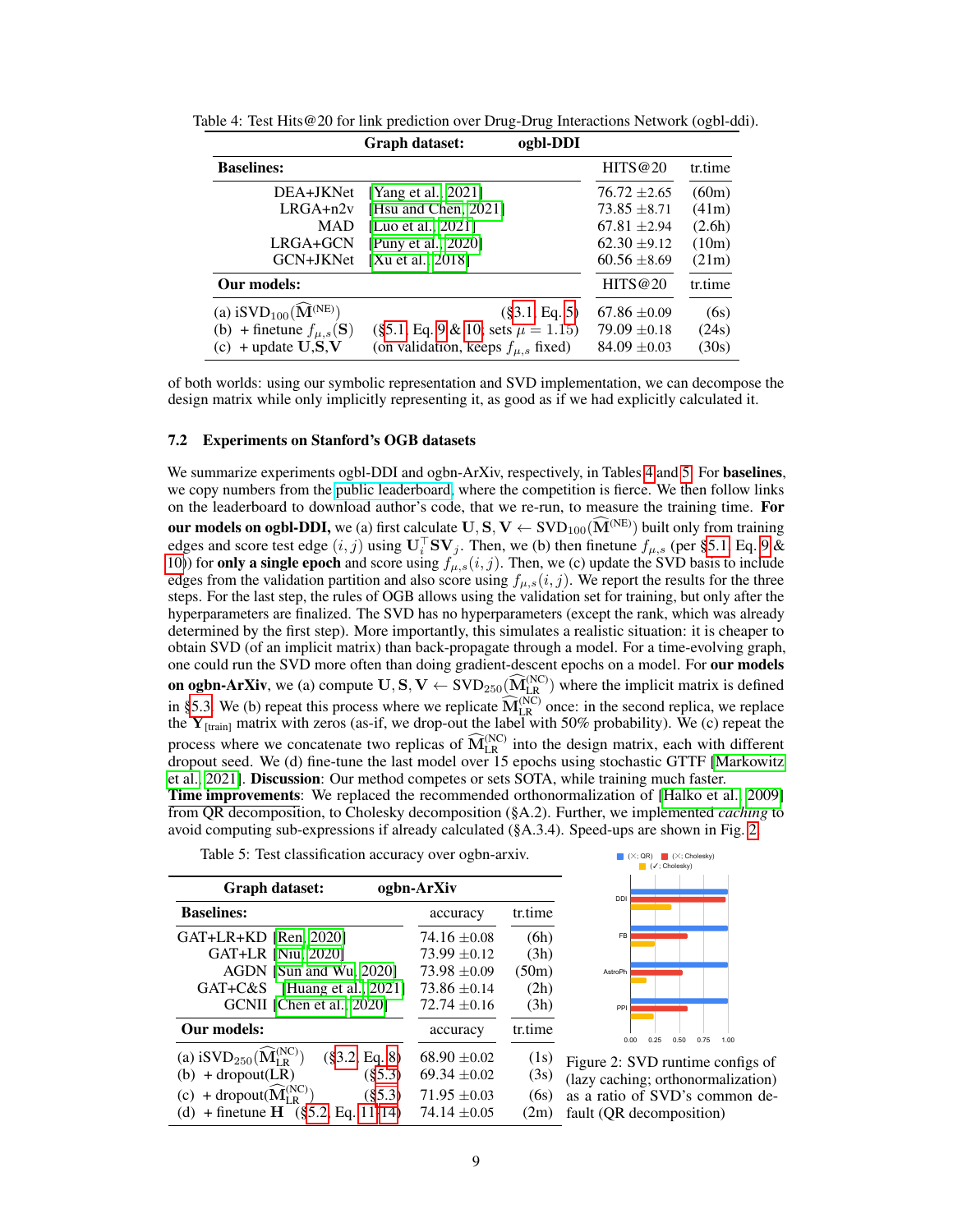# 8 Related work

Applications: SVD was used to project rows  $\&$  columns of matrix M onto an embedding space. M can be the Laplacian of a homogenous graph [\[Belkin and Niyogi, 2003\]](#page-10-12), Adjacency of user-item bipartite graph [\[Koren et al., 2009\]](#page-11-1), or stats [\[Deerwester et al., 1990,](#page-10-0) [Levy and Goldberg, 2014\]](#page-11-2) for word-to-document. We differ: our M is a *function* of (leaf) matrices – useful when M is expensive to store (e.g., quadratic). While [Qiu et al.](#page-11-3) [\[2018\]](#page-11-3) circumvents this by entry-wise sampling the (otherwise  $n^2$ -dense) M, our SVD implementation could decompose exactly M without calculating it.

Symbolic Software Frameworks: including Theano [\[Al-Rfou et al., 2016\]](#page-10-13), TensorFlow [\[Abadi](#page-10-1) [et al., 2016\]](#page-10-1) and PyTorch [\[Paszke et al., 2019\]](#page-11-4), allow chaining operations to compose a computation (directed acyclic) graph (DAG). They can efficiently run the DAG upwards by evaluating (all entries of) matrix  $\mathbf{M} \in \mathbb{R}^{r \times c}$  at any DAG node. Our DAG differs: instead of calculating M, it provides product function  $u_{\mathbf{M}}(.) = \mathbf{M} \times \cdot$  – The graph is run downwards (reverse direction of edges).

Matrix-free SVD: For many matrices of interest, multiplying against M is computationally cheaper than explicitly storing M entry-wise. As such, many researchers implement  $SVD(u<sub>M</sub>)$ , e.g. [Calvetti](#page-10-14) [et al.](#page-10-14) [\[1994\]](#page-10-14), [Wu and Simon](#page-12-9) [\[2000\]](#page-12-9), [Bose et al.](#page-10-15) [\[2019\]](#page-10-15). We differ in the programming flexibility: the earlier methods expect the practitioner to directly implement  $u_M$ . On the other hand, our framework allows composition of M via operations native to the practitioner (e.g.,  $\omega$ , +, concat), and  $u_M$  is automatically defined.

Fast Graph Learning: We have applied our framework for fast graph learning, but so as *samplingbased approaches* including [\[Chen et al., 2018,](#page-10-16) [Chiang et al., 2019,](#page-10-17) [Zeng et al., 2020,](#page-12-10) [Markowitz](#page-11-15) [et al., 2021\]](#page-11-15). We differ in that ours can be used to obtain an initial closed-form solution (very quickly) and can be fine-tuned afterwards using any of the aforementioned approaches. Additionally, Graphs shows one general application. Our framework might be useful in other areas utilizing SVD.

# 9 Conclusion, our limitations & possible negative societal impact

We develop a software framework for symbolically representing matrices and compute their SVD. Without computing gradients, this trains convexified models over GRL tasks, showing empirical metrics competitive with SOTA while training significantly faster. Further, convexified model parameters can initialize (deeper) neural networks that can be fine-tuned with cross entropy. Practitioners adopting our framework would now spend more effort in crafting design matrices instead of running experiments or tuning hyperparameters of the learning algorithm. We hope our framework makes high performance graph modeling more accessible by reducing reliance on energy-intensive computation.

Limitations of our work: From a representational prospective, our space of functions is smaller than TensorFlow's, as our DAG must be a linear transformation of its input matrices, *e.g.*, unable to encode element-wise transformations and hence demanding first-order linear approximation of models. As a result, our gradient-free learning can be performed using SVD. Further, our framework only works when the leaf nodes (*e.g.*, sparse adjacency matrix) fit in memory of one machine.

Possible societal impacts: First, our convexified models directly learn parameters in the feature space i.e. they are more explainable than deeper counterparts. Explainability is a double-edged sword: it gives better ability to interpret the model's behavior, but also allows for malicious users, e.g., to craft attacks on the system (if they can replicate the model parameters). Further, we apply our method on graphs. It is possible to train our models to detect sensitive attributes of social networks (e.g., ethnicity). However, such ethical concerns exists with any modeling technique over graphs.

# Acknowledgments and Disclosure of Funding

This material is based upon work supported by the Defense Advanced Research Projects Agency (DARPA) and the Army Contracting Command- Aberdeen Proving Grounds (ACC-APG) under Contract Number W911NF-18-C-0020.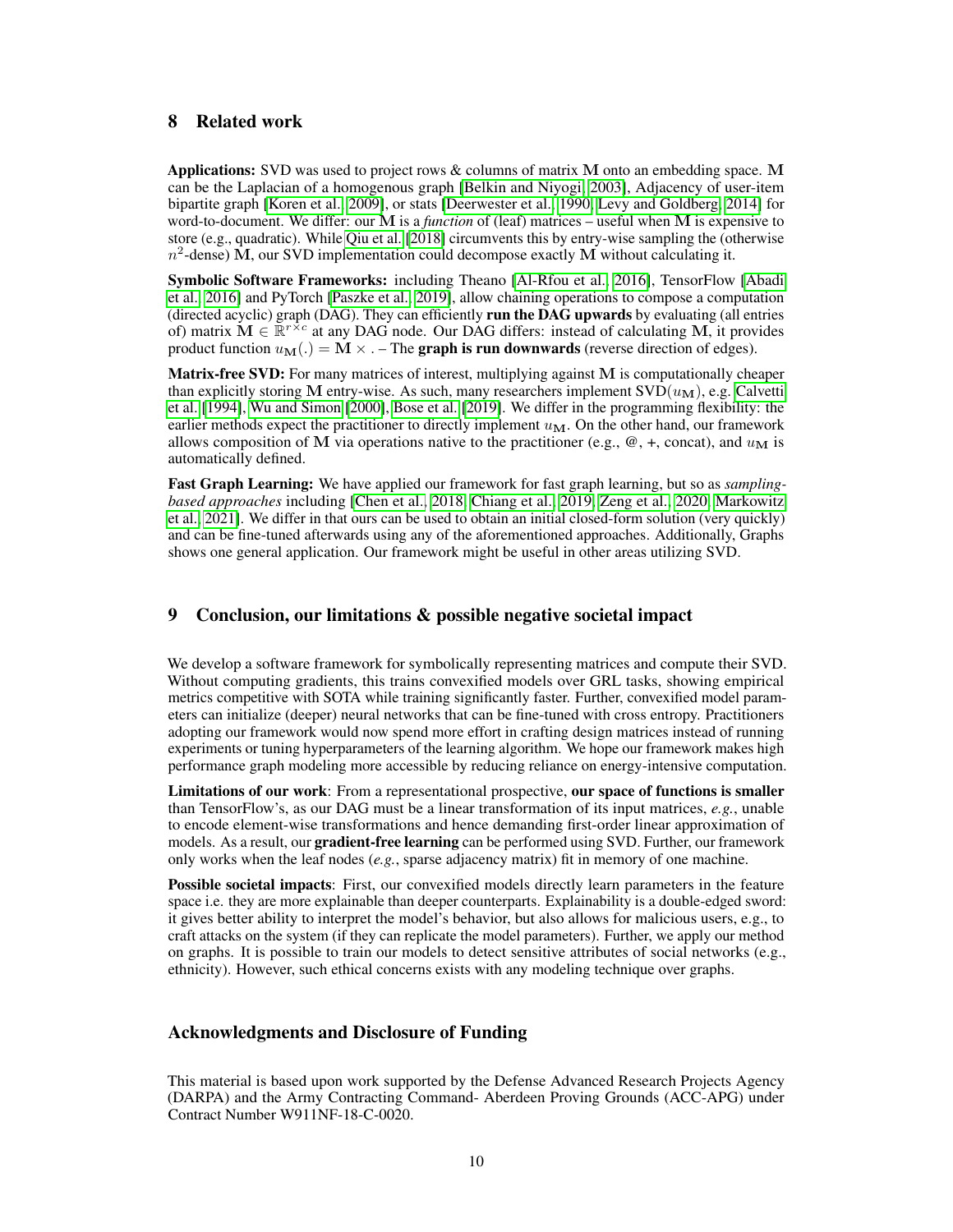## References

- <span id="page-10-1"></span>Martín Abadi, Ashish Agarwal, et al. TensorFlow: Large-scale machine learning on heterogeneous systems. In *USENIX Symposium on Operating Systems Design and Implementation*, OSDI, pages 265–283, 2016.
- <span id="page-10-3"></span>Sami Abu-El-Haija, Bryan Perozzi, Rami Al-Rfou, and Alexander A Alemi. Watch your step: Learning node embeddings via graph attention. In *Advances in Neural Information Processing Systems*, NeurIPS, 2018.
- <span id="page-10-8"></span>Sami Abu-El-Haija, Bryan Perozzi, Amol Kapoor, Hrayr Harutyunyan, Nazanin Alipourfard, Kristina Lerman, Greg Ver Steeg, and Aram Galstyan. Mixhop: Higher-order graph convolutional architectures via sparsified neighborhood mixing. In *International Conference on Machine Learning*, ICML, 2019.
- <span id="page-10-13"></span>Rami Al-Rfou, Guillaume Alain, and others. Theano: A Python framework for fast computation of mathematical expressions. *arXiv e-prints*, abs/1605.02688, May 2016. URL [http://arxiv.](http://arxiv.org/abs/1605.02688) [org/abs/1605.02688](http://arxiv.org/abs/1605.02688).
- <span id="page-10-6"></span>L. Backstrom, P. Boldi, M. Rosa, J. Ugander, and S Vigna. Four degrees of separation. In *ACM Web Science Conference*, pages 33–42, 2012.
- <span id="page-10-12"></span>Mikhail Belkin and Partha Niyogi. Laplacian eigenmaps for dimensionality reduction and data representation. In *Neural Computation*, pages 1373–1396, 2003.
- <span id="page-10-15"></span>Aritra Bose, Vassilis Kalantzis, Eugenia-Maria Kontopoulou, Mai Elkady, Peristera Paschou, and Petros Drineas. Terapca: a fast and scalable software package to study genetic variation in tera-scale genotypes, 2019.
- <span id="page-10-14"></span>D. Calvetti, L. Reichel, and D.C. Sorensen. An implicitly restarted lanczos method for large symmetric eigenvalue problems. In *Electronic Transactions on Numerical Analysis*, pages 1—-21, 1994.
- <span id="page-10-16"></span>Jie Chen, Tengfei Ma, and Cao Xiao. Fastgcn: Fast learning with graph convolutional networks via importance sampling. In *International Conference on Learning Representation*, 2018.
- <span id="page-10-9"></span>Ming Chen, Zhewei Wei, Zengfeng Huang, Bolin Ding, and Yaliang Li. Simple and deep graph convolutional networks. In *International Conference on Machine Learning*, ICML, 2020.
- <span id="page-10-17"></span>Wei-Lin Chiang, Xuanqing Liu, Si Si, Yang Li, Samy Bengio, and Cho-Jui Hsieh. Cluster-gcn: An efficient algorithm for training deep and large graph convolutional networks. In *ACM SIGKDD International Conference on Knowledge Discovery & Data Mining*, 2019.
- <span id="page-10-0"></span>Scott Deerwester, Susan T. Dumais, George W. Furnas, Thomas K. Landauer, and Richard Harshman. Indexing by latent semantic analysis. In *Journal of the American Society for Information Science*, pages 391–407, 1990.
- <span id="page-10-4"></span>C. Eckart and G. Young. The approximation of one matrix by another of lower rank. In *Psychometrika*, pages 211–218, 1936.
- <span id="page-10-10"></span>Matthias Fey and Jan E. Lenssen. Fast graph representation learning with PyTorch Geometric. In *ICLR Workshop on Representation Learning on Graphs and Manifolds*, 2019.
- <span id="page-10-7"></span>Gene H. Golub and Charles F. Van Loan. *Matrix Computations*, pages 257–258. John Hopkins University Press, Baltimore, 3rd edition, 1996.
- <span id="page-10-2"></span>Aditya Grover and Jure Leskovec. Node2vec: Scalable feature learning for networks. In *ACM SIGKDD International Conference on Knowledge Discovery and Data Mining*, KDD, pages 855–864, 2016.
- <span id="page-10-5"></span>N Halko, Martinsson P. G., and J. A Tropp. Finding structure with randomness: Stochastic algorithms for constructing approximate matrix decompositions. In *ACM Technical Reports*, 2009.
- <span id="page-10-11"></span>Olivia Hsu and Chuanqi Chen. Cs224w project: The study of drug-drug interaction learning through various graph learning methods, 2021. URL [https://github.com/chuanqichen/cs224w/](https://github.com/chuanqichen/cs224w/blob/main/the_study_of_drug_drug_interaction_learning_through_various_graph_learning_methods.pdf) [blob/main/the\\_study\\_of\\_drug\\_drug\\_interaction\\_learning\\_through\\_various\\_](https://github.com/chuanqichen/cs224w/blob/main/the_study_of_drug_drug_interaction_learning_through_various_graph_learning_methods.pdf) [graph\\_learning\\_methods.pdf](https://github.com/chuanqichen/cs224w/blob/main/the_study_of_drug_drug_interaction_learning_through_various_graph_learning_methods.pdf).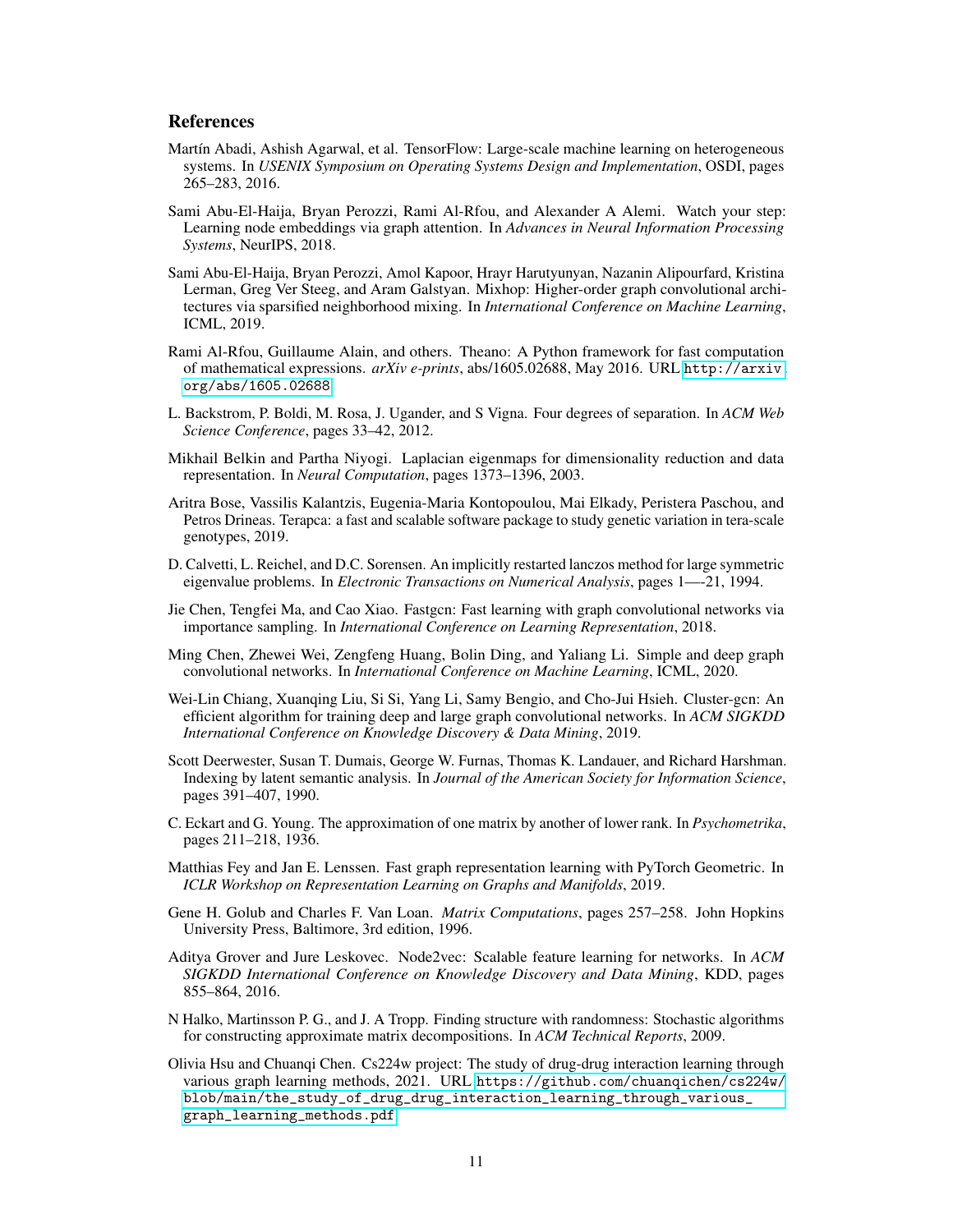- <span id="page-11-12"></span>Weihua Hu, Matthias Fey, Marinka Zitnik, Yuxiao Dong, Hongyu Ren, Bowen Liu, Michele Catasta, and Jure Leskovec. Open graph benchmark: Datasets for machine learning on graphs. In *arXiv*, 2020.
- <span id="page-11-9"></span>Qian Huang, Horace He, Abhay Singh, Ser-Nam Lim, and Austin Benson. Combining label propagation and simple models out-performs graph neural networks. In *International Conference on Learning Representations*, 2021. URL <https://openreview.net/forum?id=8E1-f3VhX1o>.
- <span id="page-11-8"></span>T. Kipf and M. Welling. Semi-supervised classification with graph convolutional networks. In *International Conference on Learning Representations*, ICLR, 2017.
- <span id="page-11-1"></span>Y. Koren, R. Bell, and C. Volinsky. Matrix factorization techniques for recommender systems. In *IEEE Computer*, page 30–37, 2009.
- Chris Lattner, Mehdi Amini, Uday Bondhugula, Albert Cohen, Andy Davis, Jacques Arnaud Pienaar, River Riddle, Tatiana Shpeisman, Nicolas Vasilache, and Oleksandr Zinenko. Mlir: Scaling compiler infrastructure for domain specific computation. In *CGO 2021*, 2021.
- <span id="page-11-11"></span>Jure Leskovec and Andrej Krevl. SNAP Datasets: Stanford large network dataset collection. [http:](http://snap.stanford.edu/data) [//snap.stanford.edu/data](http://snap.stanford.edu/data), June 2014.
- <span id="page-11-2"></span>Omer Levy and Yoav Goldberg. Neural word embedding as implicit matrix factorization. In *Advances in Neural Information Processing Systems*, NeurIPS, pages 2177–2185, 2014.
- <span id="page-11-7"></span>Omer Levy, Yoav Goldberg, and Ido Dagan. Improving distributional similarity with lessons learned from word embeddings. In *TACL*, 2015.
- <span id="page-11-13"></span>Yi Luo, Aiguo Chen, Bei Hui, and Ke Yan. Memory-associated differential learning, 2021.
- <span id="page-11-15"></span>Elan Sopher Markowitz, Keshav Balasubramanian, Mehrnoosh Mirtaheri, Sami Abu-El-Haija, Bryan Perozzi, Greg Ver Steeg, and Aram Galstyan. Graph traversal with tensor functionals: A metaalgorithm for scalable learning. In *International Conference on Learning Representations*, ICLR, 2021.
- <span id="page-11-6"></span>Tomas Mikolov, Ilya Sutskever, Kai Chen, Greg S Corrado, and Jeff Dean. Distributed representations of words and phrases and their compositionality. In *Advances in Neural Information Processing Systems*, NeurIPS, pages 3111–3119, 2013.
- <span id="page-11-0"></span>F. Molteni, R. Buizza, T.N. Palmer, and T. Petroliagis. The ecmwf ensemble prediction system: Methodology and validation. In *Quarterly Journal of the Royal Meteorological Society*, pages 73–119, 1996.
- <span id="page-11-17"></span>Mengyang Niu. Gat+label+reuse+topo loss ogb submission. In *GitHub*, 2020. URL [https:](https://github.com/mengyangniu/dgl/tree/master/examples/pytorch/ogb/ogbn-arxiv) [//github.com/mengyangniu/dgl/tree/master/examples/pytorch/ogb/ogbn-arxiv](https://github.com/mengyangniu/dgl/tree/master/examples/pytorch/ogb/ogbn-arxiv).
- <span id="page-11-4"></span>Adam Paszke, Sam Gross, Francisco Massa, and Others. Pytorch: An imperative style, highperformance deep learning library. In *Advances in Neural Information Processing Systems*, 2019.
- <span id="page-11-5"></span>Bryan Perozzi, Rami Al-Rfou, and Steven Skiena. Deepwalk: Online learning of social representations. In *ACM SIGKDD international conference on Knowledge discovery and data mining*, KDD, pages 701–710, 2014.
- <span id="page-11-14"></span>Omri Puny, Heli Ben-Hamu, and Yaron Lipman. Global attention improves graph networks generalization, 2020.
- <span id="page-11-3"></span>Jiezhong Qiu, Yuxiao Dong, Hao Ma, Jian Li, Kuansan Wang, and Jie Tang. Network embedding as matrix factorization: Unifying deepwalk, line, pte, and node2vec. In *International Conference on Web Search and Data Mining*, WSDM, pages 459–467, 2018.
- <span id="page-11-16"></span>Shunli Ren. Gat(norm.adj.) + label reuse + self kd for ogbn-arxiv. In *GitHub*, 2020. URL [https:](https://github.com/ShunliRen/dgl/tree/master/examples/pytorch/ogb/ogbn-arxiv) [//github.com/ShunliRen/dgl/tree/master/examples/pytorch/ogb/ogbn-arxiv](https://github.com/ShunliRen/dgl/tree/master/examples/pytorch/ogb/ogbn-arxiv).
- <span id="page-11-10"></span>Nitish Srivastava, Geoffrey Hinton, Alex Krizhevsky, Ilya Sutskever, and Ruslan Salakhutdinov. Dropout: A simple way to prevent neural networks from overfitting. *Journal of Machine Learning Research*, pages 1929–1958, 2014.